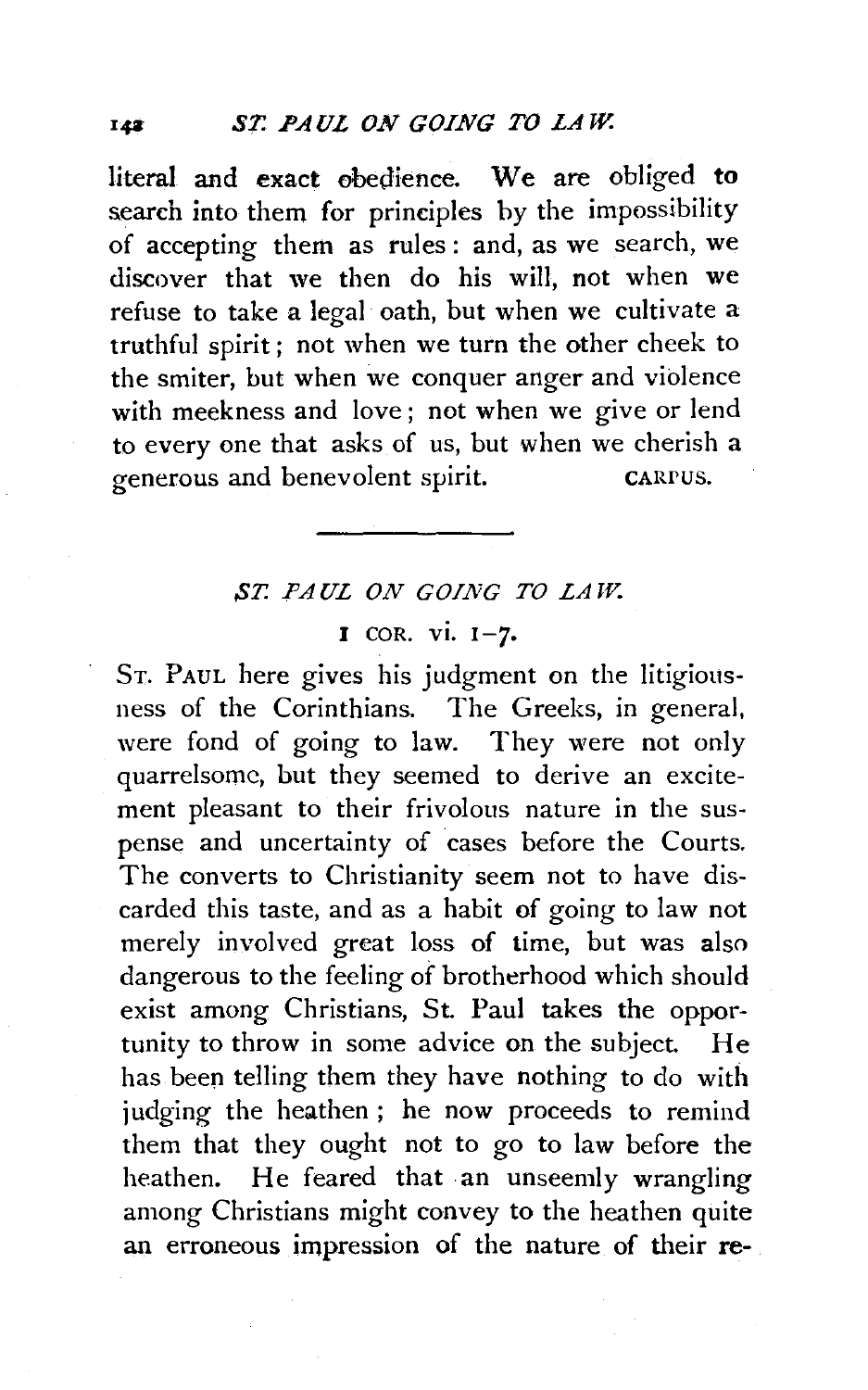ligion. There was, to his mind, something incongruous, something monstrous, in brother going to law with brother. What was that brotherhood worth that could not bear a little wrong ? How could he continue to speak of Christian love, if Christians were to bite and devour one another ? How could he preach the superiority of Christianity to heathenism if Christians had so little common sense, so little *esprit de corps,* so little mutual forbearance, that they must call in a heathen to settle their disputes for them ? It seemed to Paul to be a losing of caste for Christians to proclaim their insufficiency to carry on their own affairs without the aid of heathen. It seemed to him a public profession that Christianity was not sufficient for the needs of its adherents.

The reasons which St. Paul adduces to give weight to his rebuke are important

I. The saints are destined to judge the world, to judge angels; that is to say, to judge persons in separation from earthly interests, to judge unclothed detached spirits, to ascertain what is spiritually good and spiritua'ly evil. Shall they not then be considered fit to judge little worldly matters, matters of *£* s. d., matters of property and of bargain ? This statement that the saints shall judge the world, is one of those broad widely- suggestive statements with which St. Paul from time to time surprises us, making them casually, as if he had many more equally astounding facts in his knowledge which he might also reveal if he had leisure. It is difficult to grasp the statements which he makes in this style; it is also difficult to link a truth so revealed to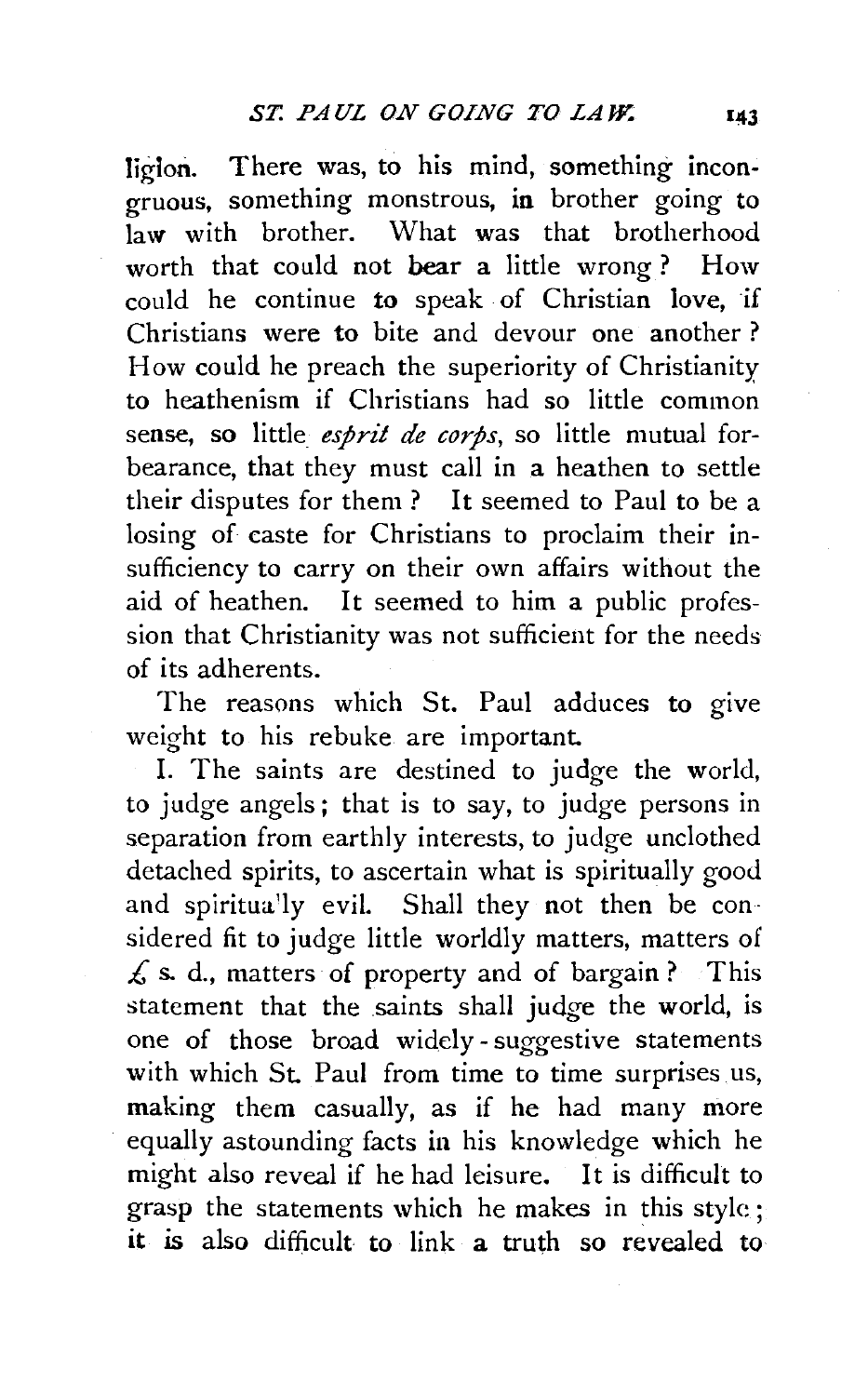the truths amid which we are now living; it is difficult even to ascertain with precision the bearing and significance of it.

It seems plain, however, that whatever else may be implied in this statement, and in whatever way it is to be fulfilled, St. Paul meant that ultimately, in that final state of things towards which all present things are growing and travelling, the men who are holy shall be at the head of affairs, acknowledged as the fittest to discern between right and wrong; and also that the germ and first principles of this final state of things are already implanted in the world by the Christian religion-two very important truths, certainly, to those who believe them. The precise form of the final judgment and future government of the world we cannot predict; but from this statement a bright ray of light shoots into the darkness, and shews us that the saints, *i. e.,* the servants of Christ, are to have the responsibility of pronouncing judgment on character, and of allotting destiny, reward, or punishment. We shrink from such a thought: not, indeed, that we are slow to pronounce judgment upon our fellow-men, but to do so officially and in connection with definite results seems a responsibility too heavy for merely human judges to sustain. But why men should not judge men hereafter as they do judge them now, we do not see. If we, in this present world, submit ourselves to those who have knowledge of law and ordinary justice, we may well be content to be judged in the world to come by those whose holiness has been matured by personal strife against evil, by sustained efforts to cleanse their souls. from bias, from envy,.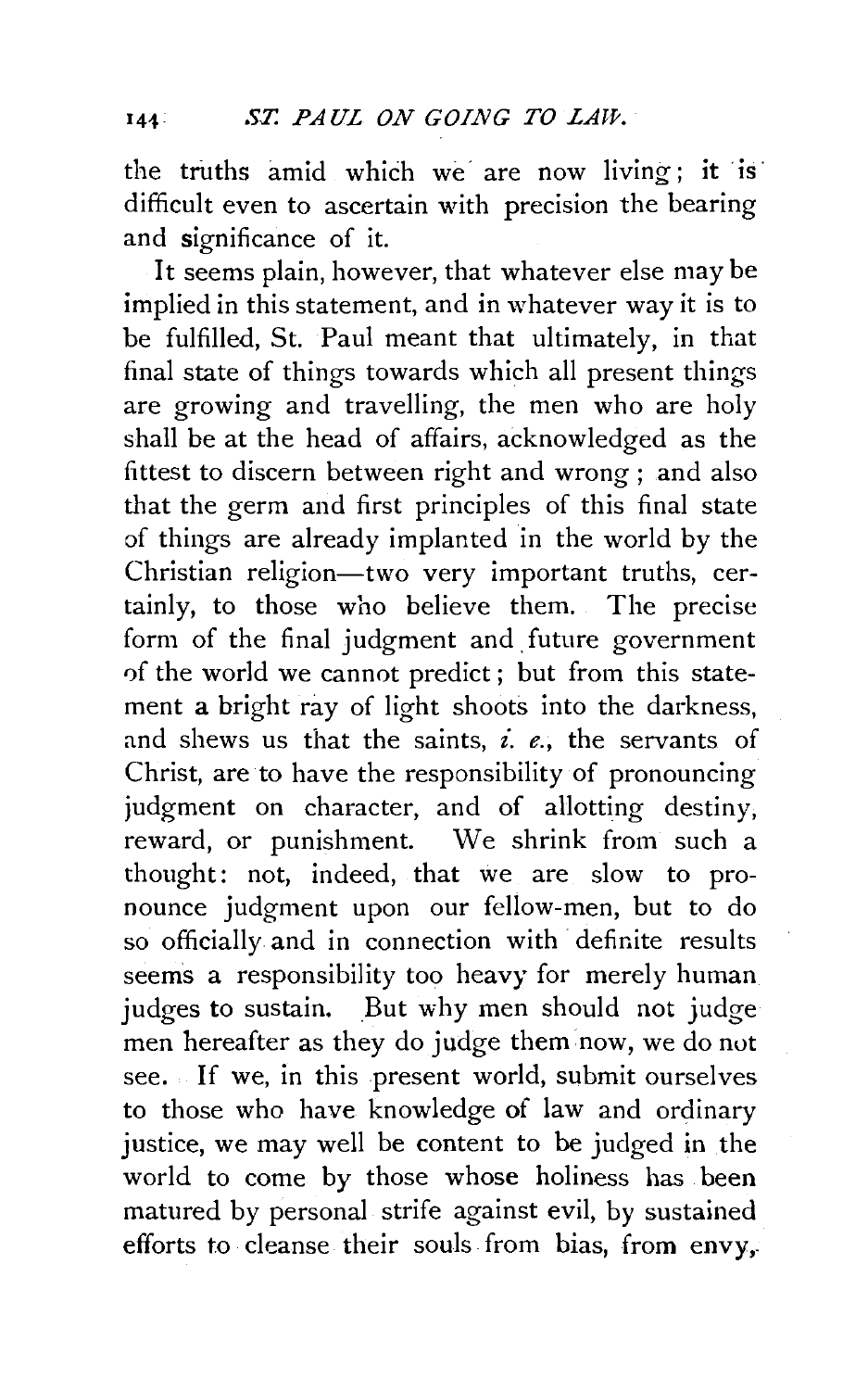from haste, from harshness, from all that hinders them from seeing and loving the truth. In this world many qualities have been successively advanced to supremacy and rule,-as force, hereditary right, mental capacity, or even wealth. But none of these is that which is really best and has a right to rule. We could not submit ourselves to any. of these and feel that this was a right eternal state. But holiness, or likeness to God, assimilation to his mind, formed by the constant desire to judge of things in this world as He judges, and to love truly all that He loves, this quality is surely worthy to be at the head. In that future kingdom of God in which all things are to have their proper place, and are to be ranked ac. cording to their real worth, holiness must come to the supremacy.

But equally worthy of remark is St. Paul's *inference* from the fact that holiness shall eventually be supreme. His inference is that it ought *now* to be regarded as competent to. settle the petty disputes which arise among us. " If we are to judge angels, much more the things that pertain to this life." We can only arrive at any dignity by perseveringly seeking it. If the future kingdom of God is 'to be a perfect kingdom, it can only be as its subjects carry into it characters which have been strongly tending toward perfection. It is not the future that is to make us, but we who are to make the future. The kingdom of God is within us; if not there, in our own dispositions and likings, it is nowhere: Heaven will be what its inhabitants make it. Earth is not heaven, only'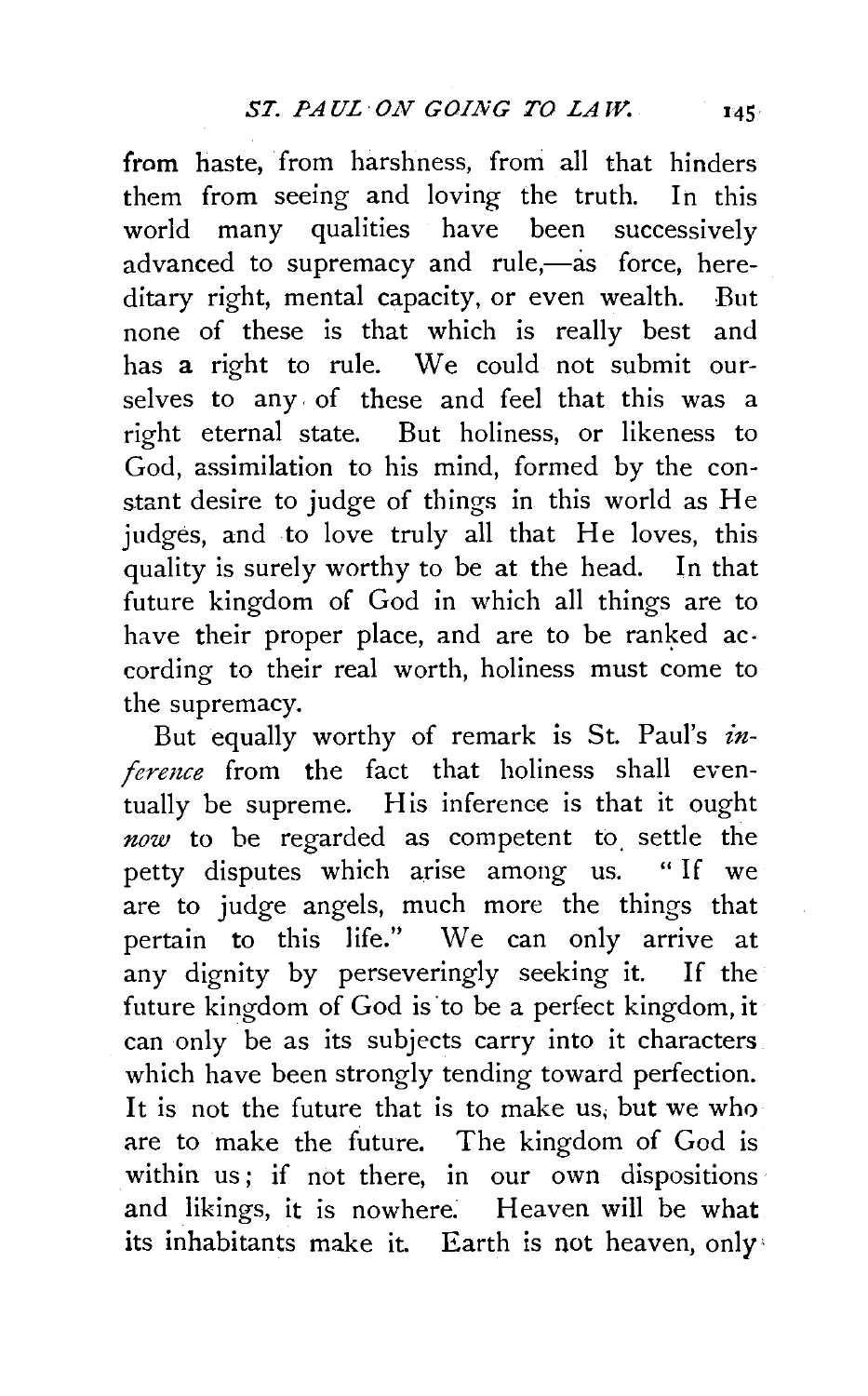because men decline to make it so. We do nof know the forms which society will assume in the world to come, when men will be grouped not by families and blood-relationships and the necessary requirements of physical life, but according to their character and moral value, their spiritual affinities and capacities for usefulness. But though we cannot say exactly how men will be grouped, nor how they will find expression for all that intense emotion and eager activity which in this life creates adventure, war, politics, speculation, inventions of all kinds, we do know that wherever there are men there must be society; there must be men not isolated and solitary, but working together and depending one on the other : and that there will therefore be difficult complications of interest and obscure relations of man to man very similar to those which arise in this world ; but that these difficulties will be removed without passion and wrangling and the interference of force. A heaven and an earth there will be; but "a new heaven and a new earth." The outer framework will be very much the same, but the inner spirit and life very different. But it is not the altered place or time that is to produce in us this change of spirit; we are to find it there only if we carry it with us. St. Paul takes for granted that the principles which are to be perfectly and exclusively manifested in the world to come are now cherished by Christians. And as there will be no differences in heaven which cannot be adjusted without appeal to an authority which can silence and reconcile the disputants, so there ought to be, among the heirs of heaven, no going to law now.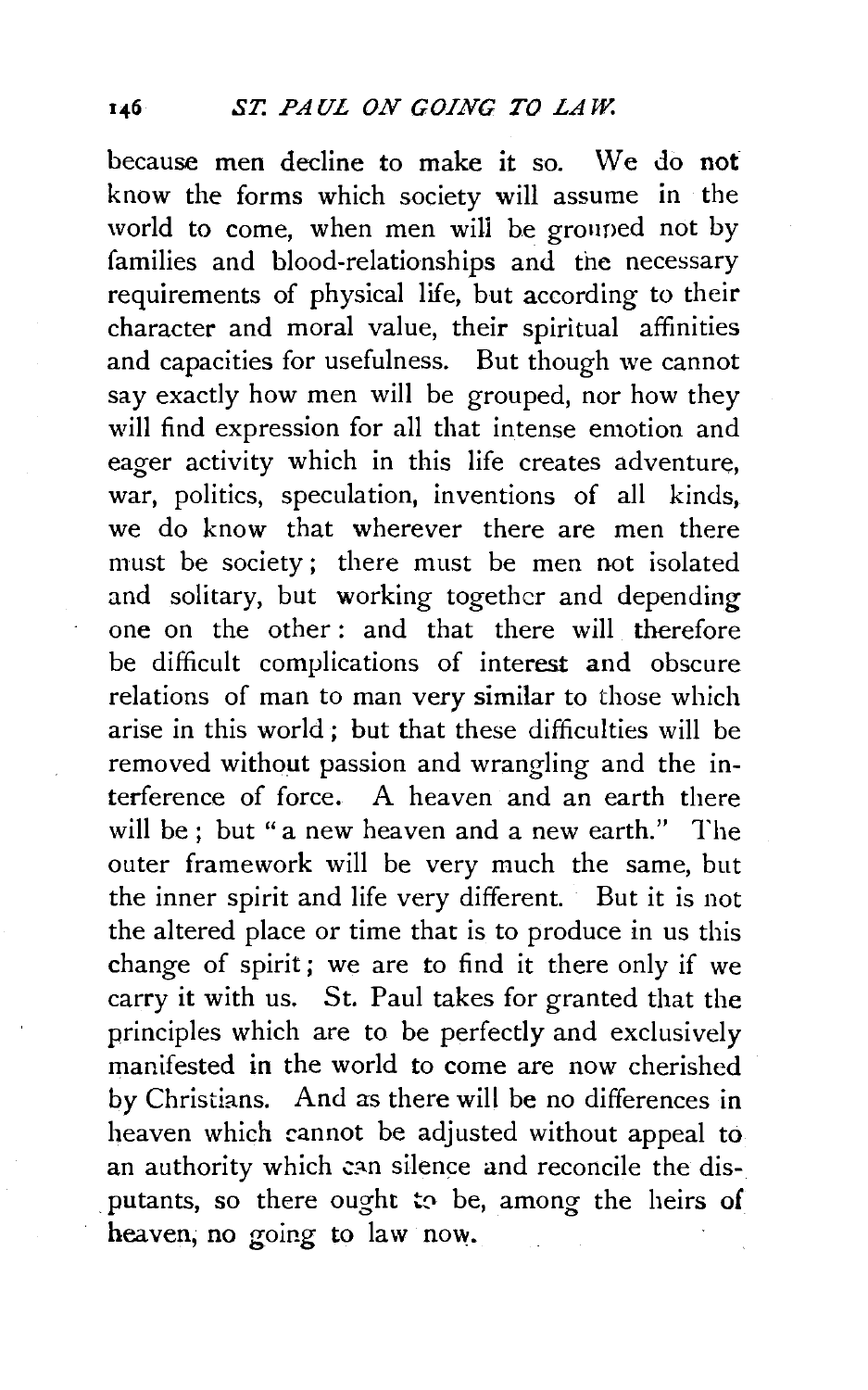St. Paul, therefore, while he contrasts the subjects in which a lawyer-like mind will find employment in this world and the next, reminds us that those who are here trained to understand character and to discern where right and justice lie, will be in no want of employment in the world to come. The matters which come before our courts, or which are referred privately to lawyers, may often be in themselves very paltry. A vast proportion of legal business is created by changes from which the future life is exempt, changes consequent on death, on marriage, on pecuniary disasters. But underneath such suits as these the keenest of human feelings are at work, and it is often in the power of a lawyer to give a man advice which will save his conscience from a life-long stain, or which will bring comfort into a family instead of heart-burning, and plenty in place of penury. The physician keeps us in life ; the minister of Christ tells us on what principles we ought to live: but the lawyer takes our hand at every great practical step in life, and it is his function (and surely there is none higher) to insist on a conscientious use of money, to point out the just claims which others have upon us, to shew us the right and the wrong in all our ordinary affairs, and thus to bring justice and mercy down from heaven' and make them familiar to the market-place. And therefore many of the finest characters and best intellects have devoted themselves, and always will devote themselves, to this profession. It may attract many from less lofty motives, but it always will attract those who are concerned to save men from practical folly, and who wish to see the highest principles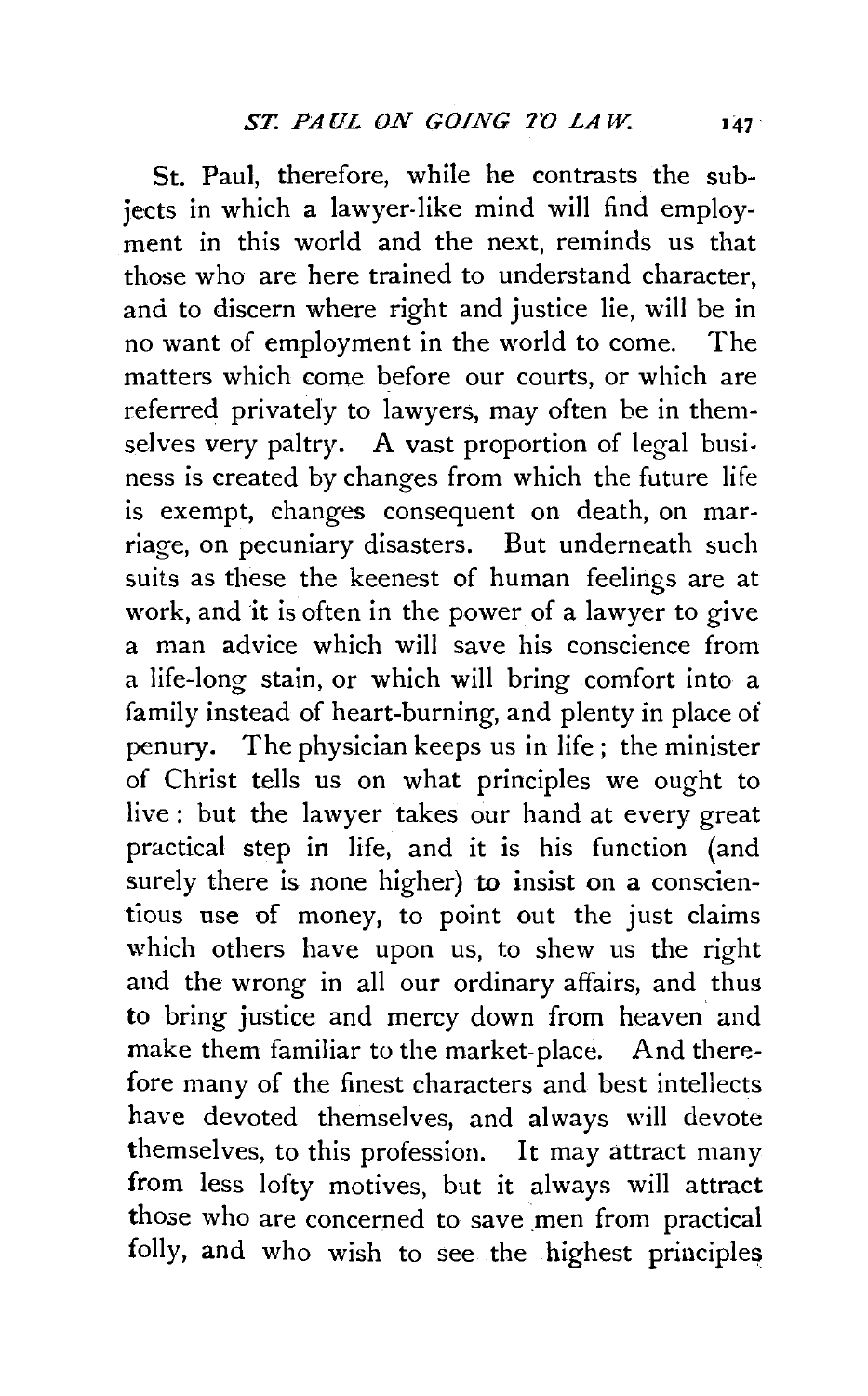brought into direct contact with human affairs. If the legal mind degenerates into a mere memory for technicalities and acuteness in applying forms, nothing can be more contemptible or dangerous to the character: but if it takes *to* do with real things, and not with forms only, and tries *to* see what equity requires, and not merely what the letter of the law enjoins, and seeks *to* forward the well-being of men, -then surely there is no profession in which there is such abundant opportunity of earning the beatitude which says, " Blessed are the peacemakers ; " none in which the senses tan better be exercised *to*  discern between good and evil ; none in which men may better be prepared for the higher requirements of a heavenly society, in which some are made rulers over ten cities.

II. The second confirmation of his rebuke St. Paul brings forward in the fifth verse, " Is there not a wise man among yourselves ? " " A wise man" was the technical term for a judge in the Hebrew courts. Among the Jews there was no distinction between Church and State, the Jewish civil rulers being at the same time the ecclesiastical court. The judicial consistories appointed for the determination of the minor causes in each locality, the courts corresponding to the sheriff-courts of Scotland, were composed of the same persons who constituted the eldership of the synagogue. The circumstances under which the first Christians were placed in reference to the heathen courts of justice made it desirable that their civil differences should be settled among themselves, and the custom of the Jewish synagogues supplied a precedent in point. St. Paul seems to have seen no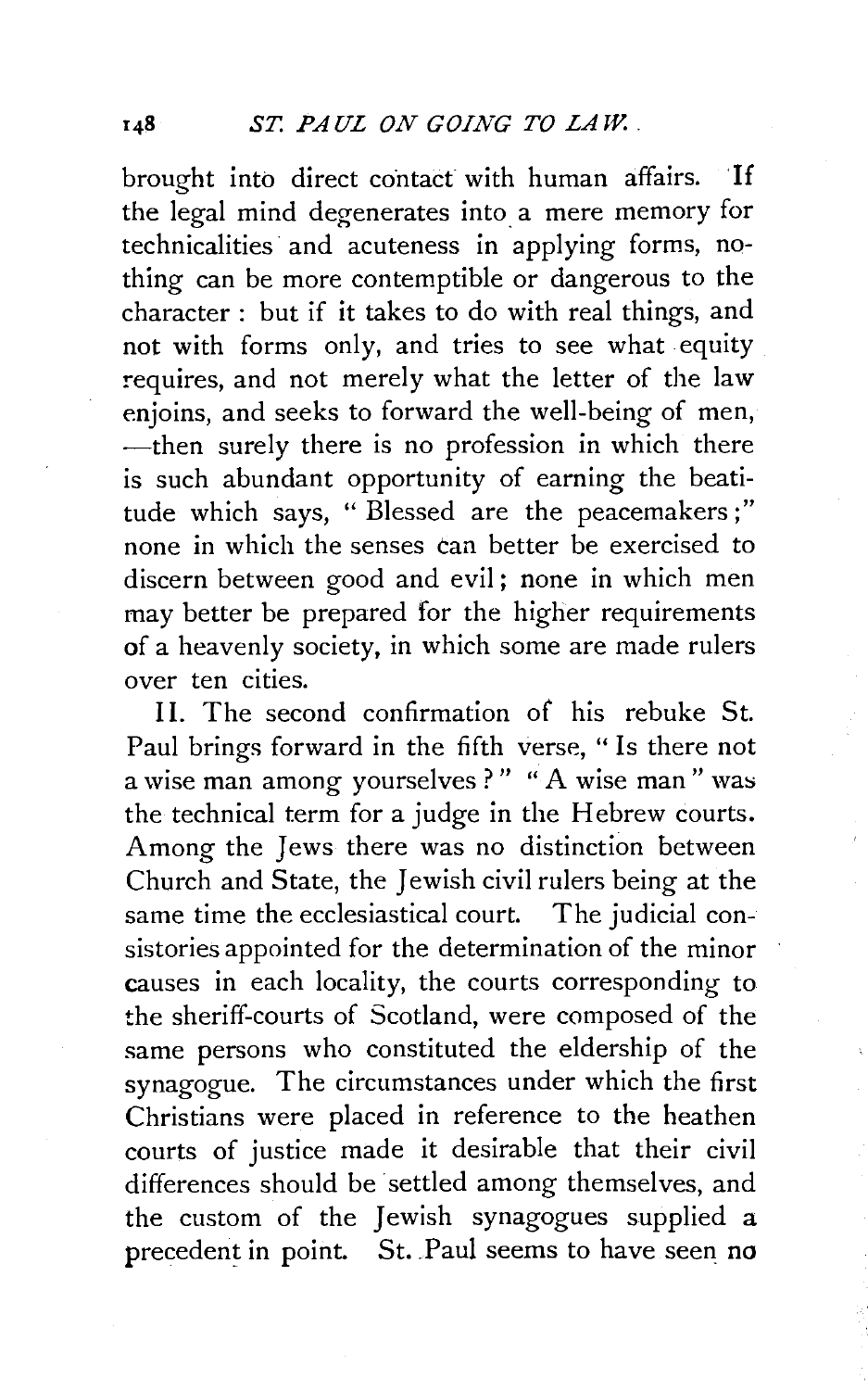reason why the. elders or other men of influence in the Christian congregations should not have been quite competent to deal with such disputes as were commonly carried before the magistrate.

Did Paul then mean that such legal cases as are now tried in our civil courts should be settled by non-professional men ? Did he mean that ecclesiastical courts should take out of the hards of the civil magistrate all pleas regarding property, all disputes about commercial transactions ? Did he foresee none of the great evils that have arisen wherever Church or State have not respected the province of the other, and was he prepared to put the power of the sword in the hand of ecclesiastics ? We think no one can read either his life or his writings without seeing that this was not his meaning. He taught men to submit themselves to the powers that then were, *i. e.*, to the heathen magistrates of Rome; and he himself appealed to Cæsar. He had no notion of subverting the ordinary legal procedure and civil courts, but he would fain have deprived them of much of their practice. He thought it might be expected that Christians would never be' so determinedly rancorous or so blindly covetous but that their disputes might be settled by private and friendly advice. He gives no orders about constituting new courts and appointing new statutes and forms of procedure ; he has no idea of transferring into the Church all the paraphernalia of civil courts : but he maintains that, if a Christian community be in a healthy state, few quarrels will be referred for settlement to a court of law. Courts of law are necessary evils, which will be less and less patronized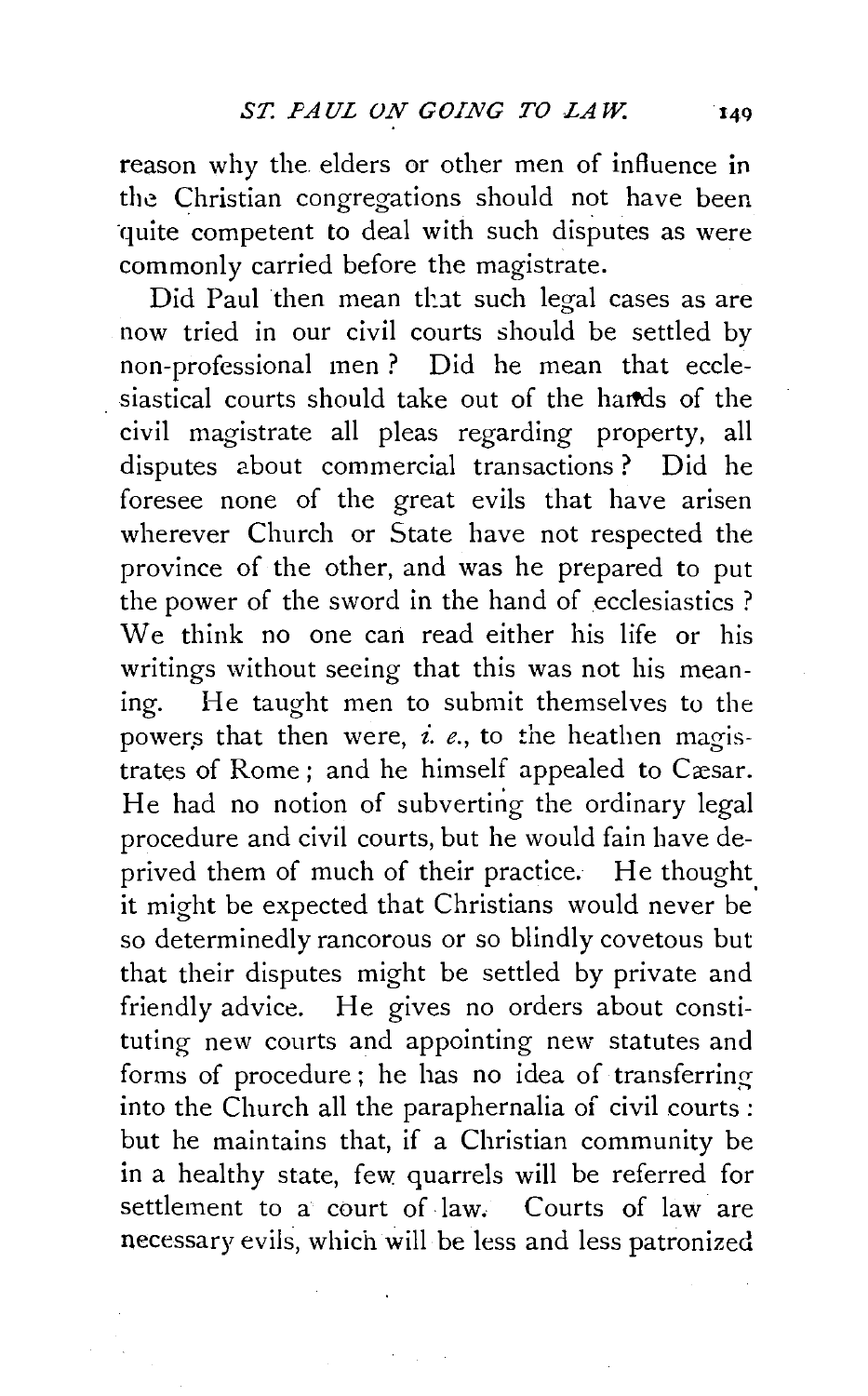in proportion as Christian feeling and principle prevail.

This rebuke is applicable even to a community like our own, in which the courts of law are not heathen but Christian; and the principle on which the rebuke is based is one that has gradually worked its way into the heart of the community. It is felt, felt now even by nations as well as by individuals, that if a dispute can be settled by arbitration, this is not only cheaper, quicker, and equally- satisfactory, but that it is a more generous and Christian way of getting justice done. Those who hold office in the Church may not always happen to be suitable arbitrators; they may not have the technical and special knowledge requisite; but Paul's counsel is acted on if disputes among Christians be somehow adjusted in a friendly way, and without the interference of an external authority. Christian people may need legal advice; they may not know what the right and wrong of a complicated case is; they may be truly at a loss to understand how much is justly theirs and how much their neighbour's ; they may often need professional aid to shed light on a transaction : but when two Christians go to law in a spirit of rancour, resolved to make good their own just claims, and to enforce by the authority of law what they cannot compass by right feeling, this only proves that their worldliness is stronger than their Christianity. St. Paul thinks it a scandal and a degradation when Christians need to appeal to law against one another. It is a confession that Christian principle is in their case insufficient by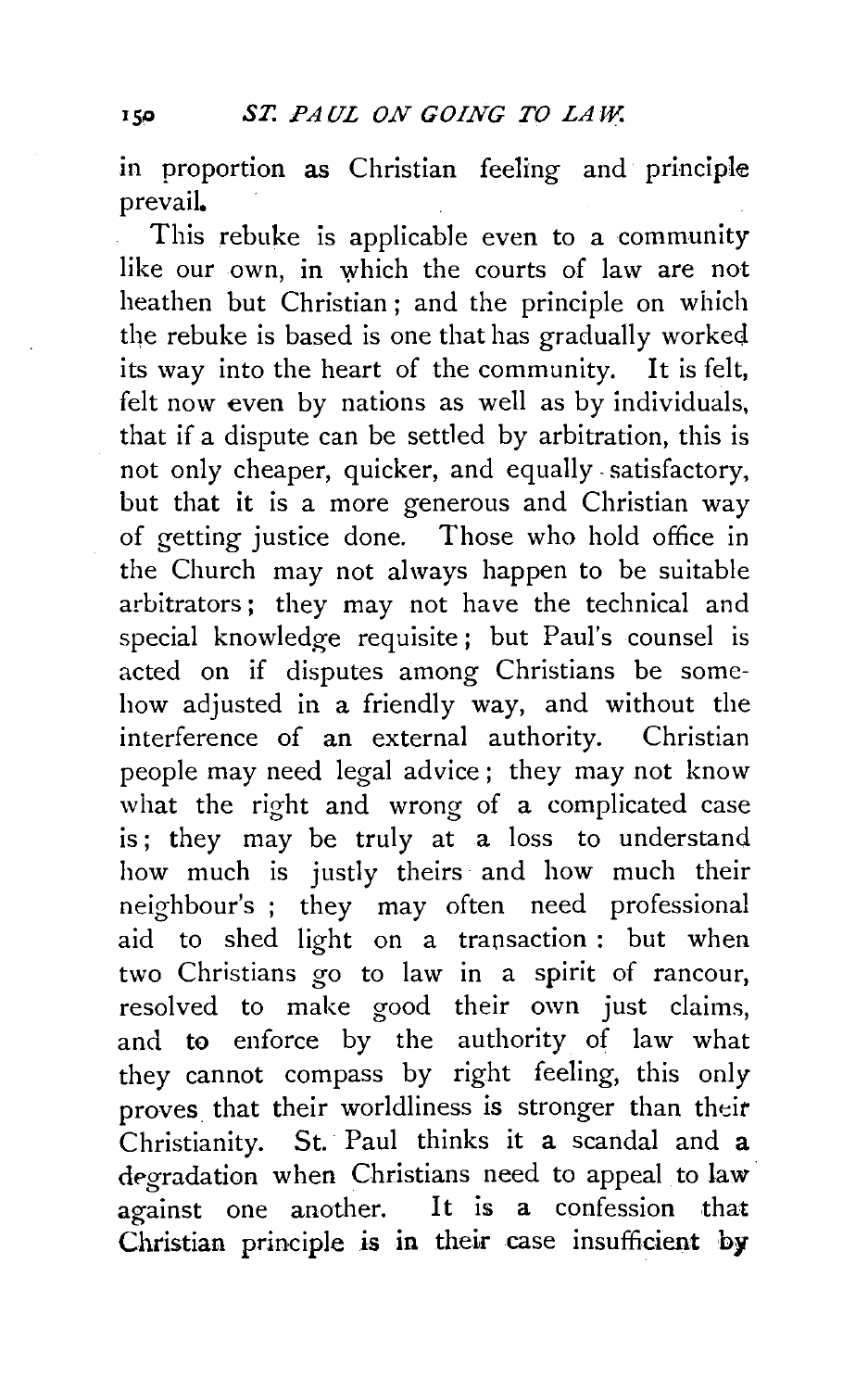itself to carry them through the practical difficulties of life.

But some one will say to this, as to every unworldly, truly Christian, and therefore novel and difficult counsel. "It savours of theory and of romance; a man cannot act it out unless he is prepared to be duped and cheated and imposed upon. It is a theory that if carried out must end in beggary." Just as if the world could be regenerated by anything that is hot apparently romantic. If a greater good is to be reached, it must be by some way that men have not tried before. The kingdoms of this world will not become the kingdom of Christ by the admission into our conduct of only that which men have tried and found to be practicable and void of all risk, and requiring no devotion or sacrifice. And, therefore, if any one says : " But if there is to be no going to law, if we are not to force a man to give us our own, we must continually be losers:" St. Paul replies, "Well, and what though you be losers? The kingdom you belong to is not meat and drink, but *righteousness."* If a man says, " We must have some redress, some authority to extort the dues that are not freely given ; we must strike when we are struck; when a man takes our coat we must summon him, or he will take our cloak next,"-St. Paul replies : "Well, if this *be* the alternative, if you must either push your own claims and insist upon your rights, or suffer by assuming the meekness and gentleness of your Master, why do you *not* rather take wrong ? why do you not rather suffer yourselves to be defrauded? It may be quite true that if you turn the other cheek it also will be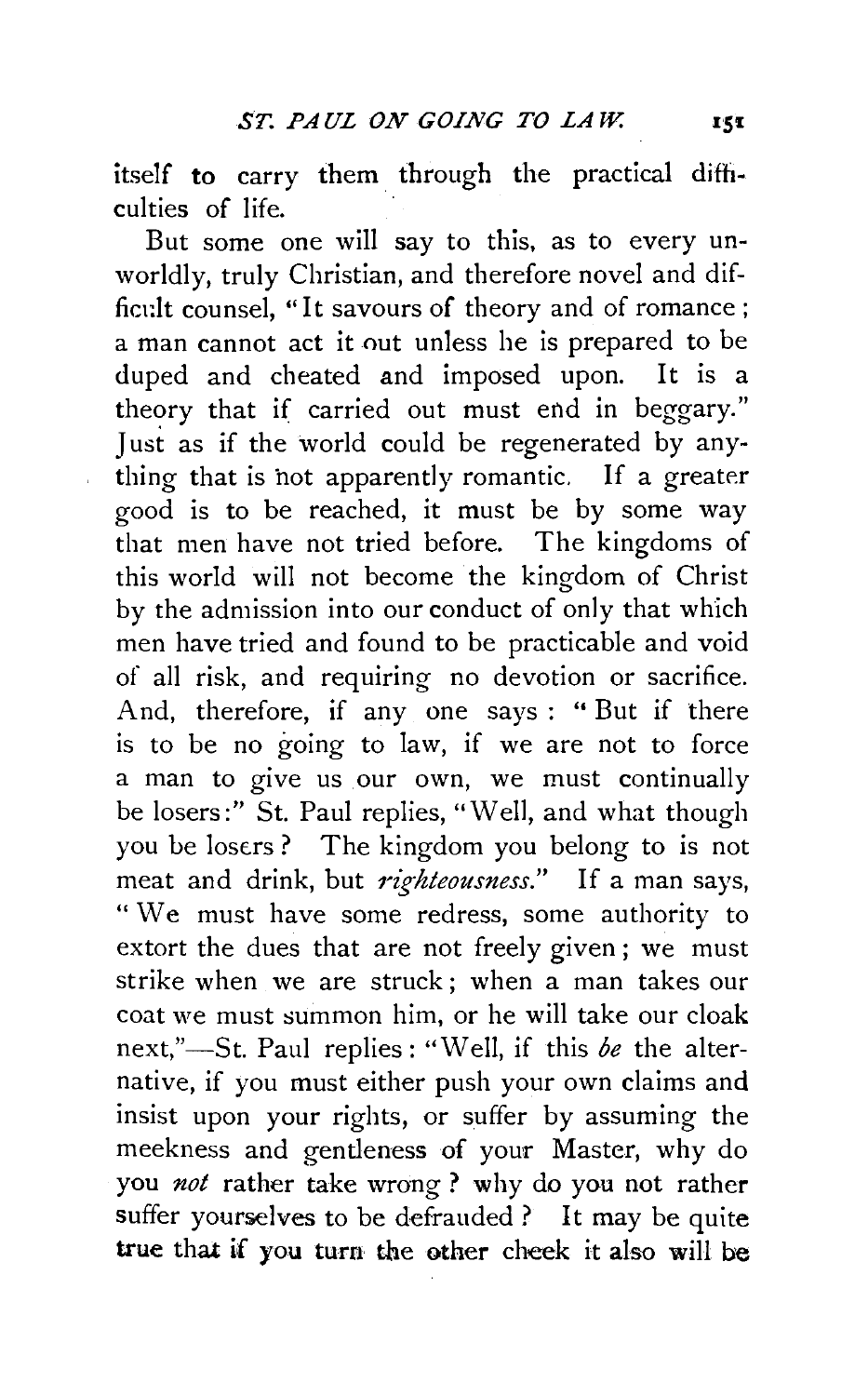smitten. It may be very likely that a greedy conpetitor will be so little abashed by your meekness, and so little struck by your magnanimity in giving way to some of his demands, that he will even be encouraged to greater extortions. It is quite probable that if you act as your Master did, you will be as ill off in this world as He was. But is that any reason why you should at once call Him your Masser and refuse to obey his precepts and follow his example ?" One thing is certain, that so long as men honestly accepted Christ's words in their plain meaning, and followed Him in his own way, making light of worldly loss, Christianity was believed in and rapidly extended. It was seen to be a new moral power among men, and was welcomed as such, until a large part of the world received it: but its victory was its defeat. Once it became the fashion, once it became popular, the heart of it was eaten out. As soon as it became a religion without hardship, it became a religion without vitality.

St. Paul, then, shews no hesitation about pushing his doctrine to its consequences. He sees that the real cure of wrangling and of fraud and of war is not litigation, nor any outward restraint that can be laid on the wrong-doer, but meekness and unselfishness and unworldliness on the part of those who suffer wrong. The world has laughed at this theory of social regeneration all along; a few men in each generation have believed in it, and have been ridiculed for their belief. At the same time the world itself is aware, or should be aware, that its own remedies have utterly failed. Has war taught nations moderation in their ambition, has it saved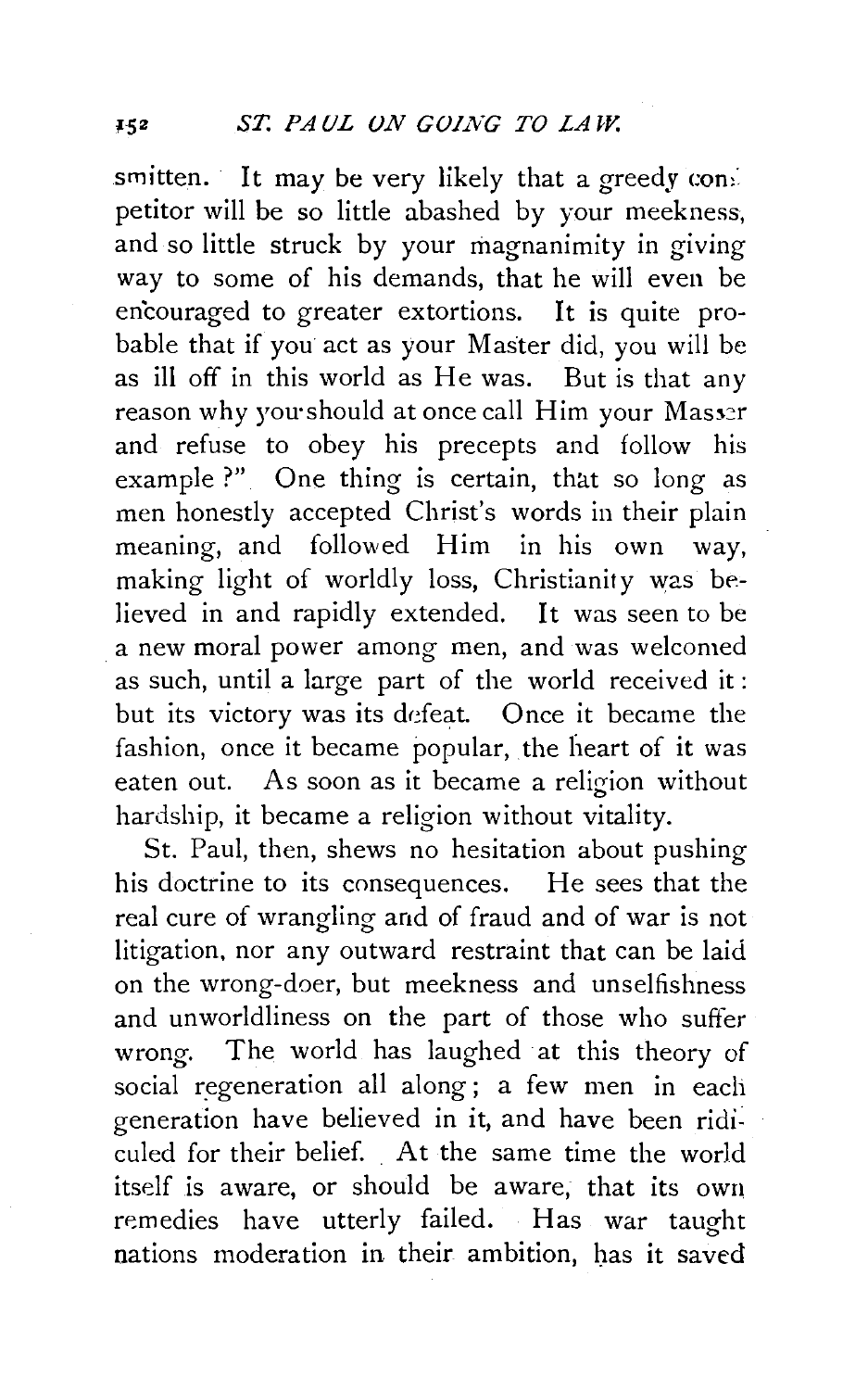che world from the calamities which it is said would ensue were any one nation to prefer submitting to injustice rather than going to war? Have the outward restraints of law made men more just or less avaricious ? There has been time to test the power of law to repress crime, and to compel men to honesty and justice. Can any one say it has been so successful that it must be looked to as the great means of regenerating society, of bringing society into that healthy and ideal state which statesmen work for and for which the people inarticulately sigh? Does not St. James come nearer the mark when he says, "Whence come wars and fightings ? Come they not hence, even of the lusts that war in your members?" $-i$ . *e.*, from the restless ambitions and appetites and longings of men who seek their all in this world. And if that is their source, it is to that we must apply the remedy. Law is necessary for restraining the expressions of a vicious nature, but law is insufficient to remove the possibility of these expressions by healing the nature. This can only be done by the diffusion of unworldliness and unselfishness. And it is Christians who are responsible for diffusing this unworldly spirit, and who must diffuse it not by talk and advice, but by practice and example, by themselves shewing what un selfishness is, rebuking covetousness by yielding to its demands, shaming all wrong-doing by refusing to retaliate while they expose its guilt.

While, therefore, it is a mistake to suppose that all the laws which are to rule in the perfected king· dom of God can find immediate and unmodified expression in this present world, it is our part to VOL.  $\mathbf{L}$   $\mathbf{I}$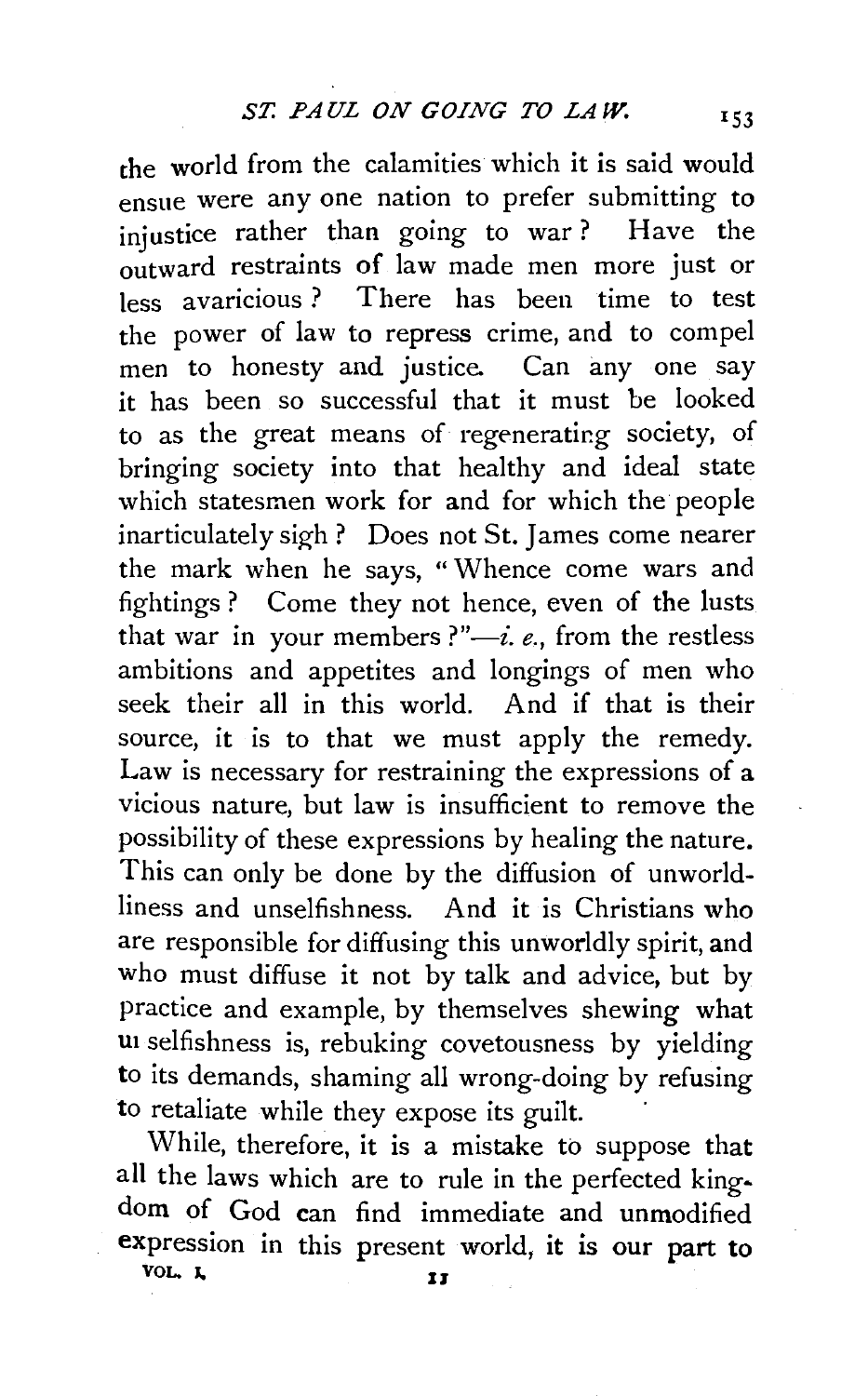find for them an introduction into the world in every case in which it is possible to apply them. Those laws which are to be our sole rule when we are perfect cannot always be immediately applied now. *E.g.*, we all believe that ultimately love will be the only motive, that all service of God and of one another will eventually spring solely from our desire to serve them because we love them. And because this is so, some persons have thought that love should be the only motive now, and that obedience which is procured by fear is useless; that preachers ought to appeal only to the highest parts of man's nature, and not at all to those which are lower; and that parents should never threaten punishment nor enforce obedience. But the testimony of one of the most genial and successful of preachers is that " of all the persons to whom his ministry had been efficacious, *only one* had received the first effectual impressions from the gentle and attractive aspects of religion ; all the rest from the awful and alarming ones-the appeals to fear." Take, again, the testimony of one of the wisest and most successful of our schoolmasters. "I can't rule my boys," he says, ''by the law of love. If they were angels or pro- -fessors, I might ; but as they are only boys, I find it necessary to make them fear me first, and then take my chance of their love afterwards. By this plan I find that I generally get both; by reversing the process I should, in most cases, get neither." And God, though slow to anger and not easily provoked, scourgeth every son whom He receiveth, not dealing with us now as He will deal with us when perfect love has cast out its preparative, fear. So, in regard to the matter before us, there must be an-aiming